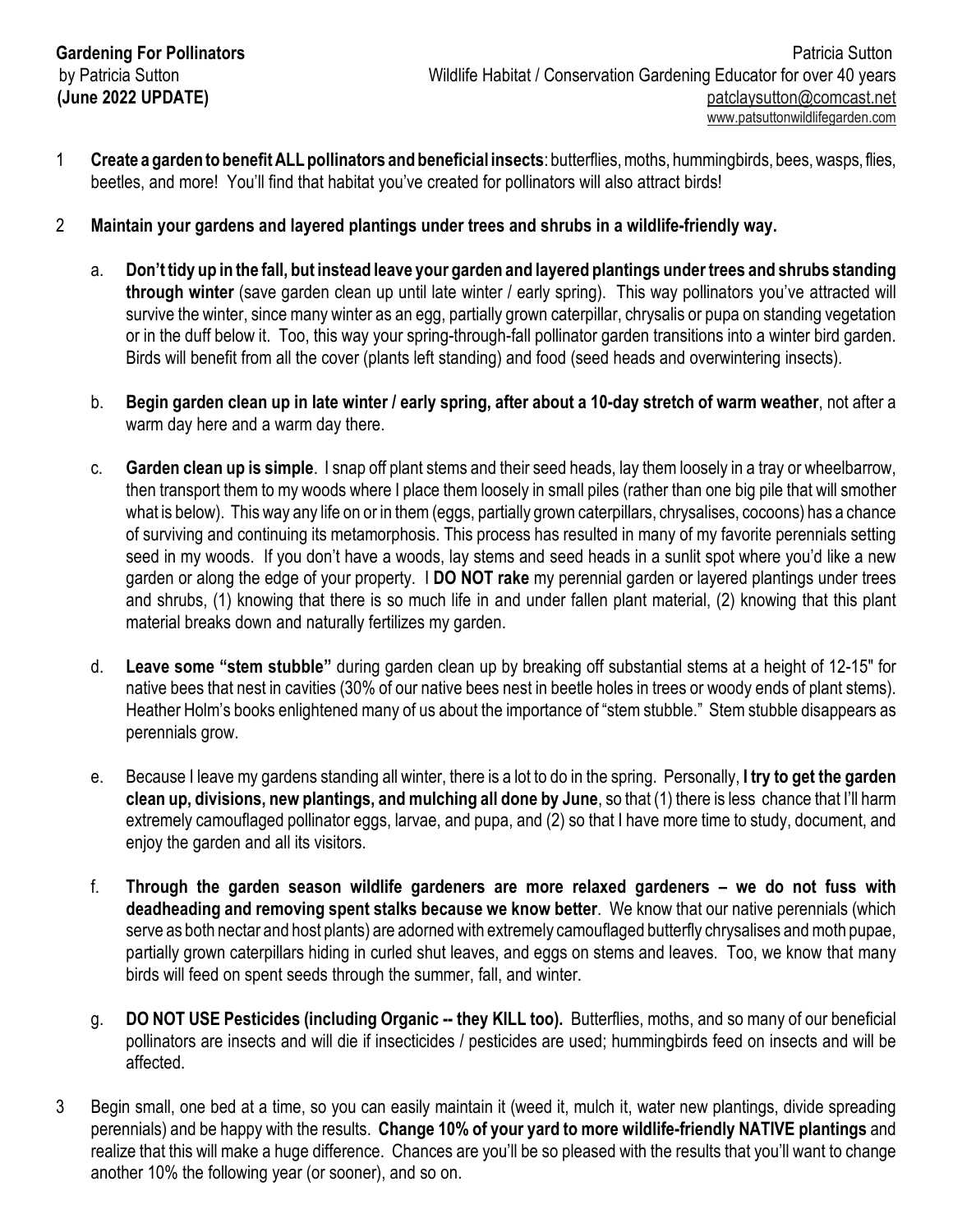- 4 **Install rain barrels** with hoses attached that empty into the garden; I've done this and have four hoses, two from each of my rain barrels, running into the garden where I've planted native perennials that like "wet feet": Cardinal Flower, Swamp Milkweed, White Turtlehead, Turk's-Cap Lily, Red Beebalm, Common Boneset, etc. In addition, set up hoses so that you can easily water new plants (until they get established) or your garden during exceptionally dry periods so you and pollinators do not lose nectar sources.
- 5 **Choose your sunniest spot (or spots) and fill it (them) with sun-loving natives for a butterfly garden**. Butterflies are solar powered and need the sun's warmth to fly. As the sun passes over your yard, butterflies will be attracted to sun drenched gardens.
- 6 **Work with what you have**. Don't cut down your woods to create a butterfly garden. Use the sunniest part of your yard, which just might be your front yard (rather than your backyard).
- 7 There are many, **many additional native plants that thrive in shade**, so also plant areas in under your trees and shrubs with shade-loving native perennials to create layered landscapes with less lawn. Be sure to include Doug Tallamy's Keystone Native Plants like goldenrods and asters. Each are host plants to over 100 different butterflies and moths and are excellent nectar plants as well.
- 8 **Choose the right native plant for the right spot**: sun-loving, shade-loving, those that like wet feet, those that thrive in dry conditions, etc. Many of the websites shared in this handout have filters to generate plant lists for specific conditions.
- 9 **DO NOT USE Herbicides.** In your lawn area, spread clover seed in bare patches or where the grass is thin; do so before rains. If planting a lawn, mix clover seed in with grass seed. Clover is a nitrogen-fixing plant, so it enriches the soil with natural fertilizer. The deep roots of clover reduce soil compaction. Clover and Dandelion are excellent nectar plants. Keep pollinators safe by NOT using herbicides on these plants.
- 10 **DO NOT USE synthetic Fertilizers.** Native plants thrive in poor soils; they may die or do poorly if planted in topsoil.
- 11 **MULCH garden plants with natural mulches**: salt hay, untreated grass clippings, leaves, or pine straw (pine needles). These natural mulches will inhibit weeds and keep the soil from drying out. As a bonus, these natural mulches break down and enrich your garden naturally. In spring, once most of my perennials are showing, I lay down new mulch over what's left of the old mulch. Root & bark mulch take years to break down and rob the soil of nutrients that plants need. Your goal should be to eventually mulch with a super abundance of native plants (as they multiply and cover bare areas).
- 12 **To weed or not to weed?** Buy a good wildflower field guide and weed book and be sure you are weeding something you truly do not want. Many seedlings are nature's gifts, seedlings from the natives you purchased. iNaturalist is also an excellent resource to ID mystery plants.
- 13 If you live in South Jersey, use Mike Crewe's excellent online field guide to all plants and wildlife of Cape May County: http://www.capemaywildlife.com/ Here is the direct link to **Mike Crewe's online "Cape May Plants - an Identification Guide"** in Taxonomic Order (or you can choose Alphabetical Order): http://www.capemaywildlife.com/\_templates/list\_plant\_taxo.html

It is wise to learn what you already have growing on your property, especially if you have some woods or other natural areas or sizable trees that were left when your home was built. This resource is a great place to start; it will help you identify native trees, shrubs, vines, perennials, and grasses. You may learn that your woods are full of Sassafras trees, the most common host plant for Spicebush Swallowtails in South Jersey. Sadly, all too often, new homeowners cut down standing trees (that they describe as "messy") to make way for what they think of as "pretty trees" like Bradford Pear and other horrific non-native invasives that many nurseries sell. Mike Crewe's online field guide can help educate you and keep you from removing Keystone Native Plants on your property.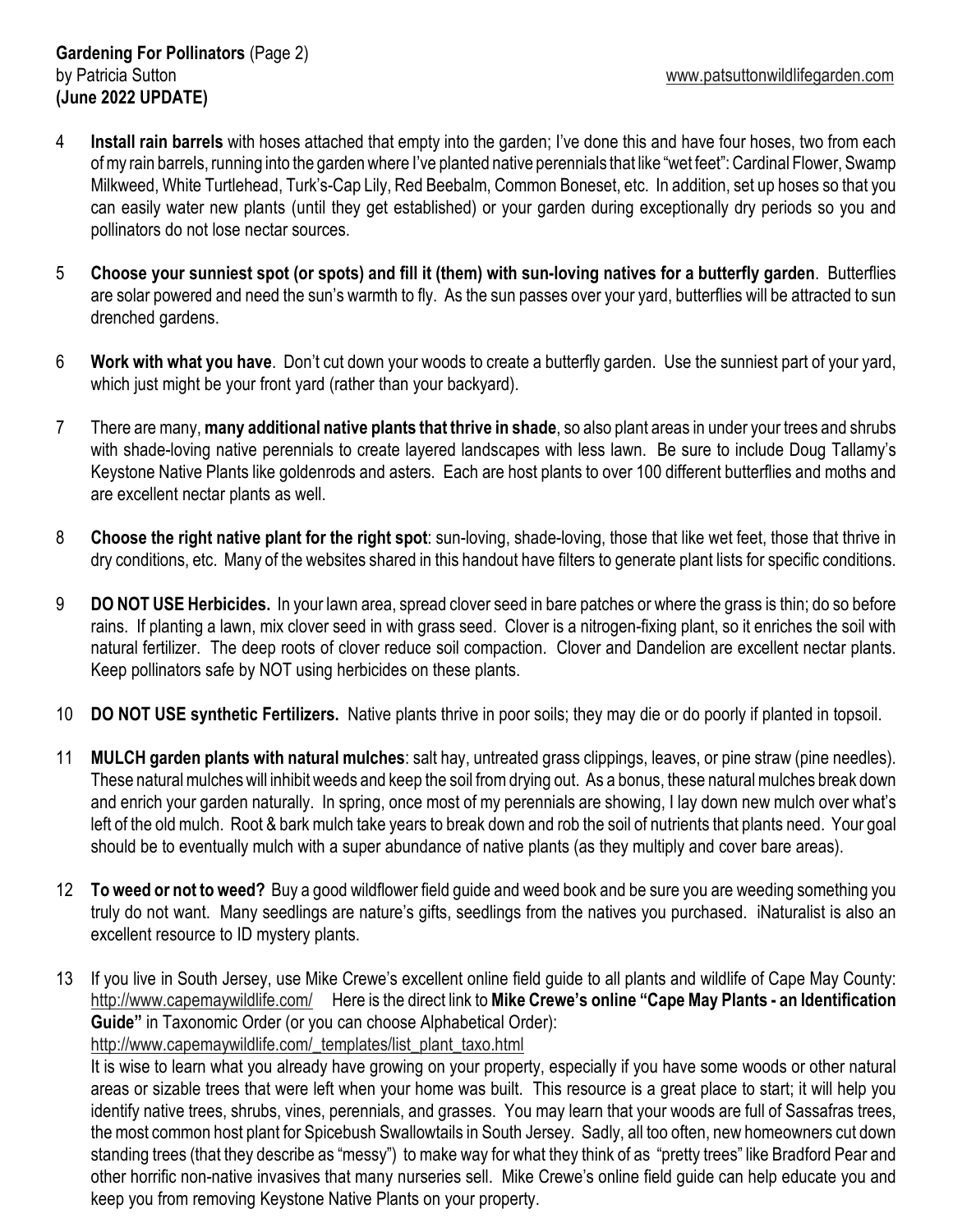- 14 **Leave fallen leaves on the ground**: they shelter so much insect life through the harsh winter; they protect tree, shrub, and perennial roots; they break down and naturally and sustainably nourish your soil; they prevent erosion.
- 15 **Turn outdoor lights OFF at night** (use motion sensor lights instead); lights wreck havoc with moths and other nocturnal insects.
- 16 Select **NATIVE PLANTS** they are crucial nectar plants and crucial caterpillar plants (host plants for butterflies and moths). For example, our native asters are used by 112 species of butterflies and moths as caterpillar plants (goldenrods by 115 species). If this concept is new to you, read Doug Tallamy's inspirational and information-packed books: (1) *Bringing Nature Home, How You Can Sustain Wildlife with Native Plants* (2007), (2) *Nature's Best Hope, A New Approach to Conservation That Starts in Your Yard* (2019), (3) *The Nature of Oaks* (2021), and (4) *The Living Landscape* (2014 with Rick Darke).
- 17 **Work towards 70% native plants in your yard** (including Tallamy's Keystone Native Plants that support, i.e. are host plants for, the largest number of butterflies and moths) – Doug Tallamy, *Nature's Best Hope*.
- 18 **Tallamy's Keystone Native Plants**. Since Doug Tallamy's first book, *Bringing Nature Home*, he has shared a list of the top 20 woody plants and the top 20 perennials used by butterflies and moths as host plants to create the next generation. For many years this list could be found on his website, Bringing Nature Home. Today, Tallamy refers to these plants as the "Keystone Native Plants" and Tallamy is partnering with other organizations, like National Wildlife Federation, to share this crucial information across the country.
- 19 For an annotated list of the Keystone Native Plants for your area, go to the National Wildlife Federation Garden for Wildlife website: https://www.nwf.org/Garden-for-Wildlife/About/Resources/guides . Here you'll find **ten different "Keystone Native Plants" Ecoregion handouts** (as of February 2022), with others undoubtedly planned. This plant list should be the backbone of your plantings. If you live in southern New Jersey like me, scroll down to "Eastern Temperate Forests - Ecoregion 8" (which covers nearly all of the East):

https://www.nwf.org/Garden-for-Wildlife/About/Native-Plants/keystone-plants-by-ecoregion

- 20 **National Wildlife Federation's Native Plant Finder** utilizes Tallamy's data. This site is highly educational, not only sharing the number of butterfly and moth species that need to lay their eggs on specific plants, but also includes a gallery of the top 15 species that do so. A number of photos are missing of native plants and caterpillar species, but the site is a work in progress with photos and information being added regularly: https://www.nwf.org/NativePlantFinder/
- 21 If you live in NJ, utilize the **Jersey-Friendly Yards** searchable plant database to help you select plants for your site. The database has many filters including a "native plants only" filter showcasing @ 309 natives, as well as filters for wildlife value, region, ecoregion (including barrier island/coastal, Pinelands), deer resistant, light requirement, soil type, soil moisture, drought tolerance, salt tolerance, bloom color, bloom time, plant type, and more. Once you've generated a list, look up each plant to learn more about it and see photos. The site also includes a list of nurseries that sell natives countyby-county. www.jerseyyards.org/jersey-friendly-plants/
- 22 **BEWARE OF CULTIVARS**, plant varieties that have been produced in cultivation by selective breeding. Cultivars are easily recognized by how they are named with an added name at the end in quotes: *Genus species 'Razzle-Dazzle.'* Generally they've been cultivated or selectively bred for a specific characteristic, often at the expense of nectar and may even have a changed leaf chemistry (so butterflies can no longer lay their eggs on them).
- 23 **Support native plant nurseries** and special sales of native plants. If you are **searching for NATIVE PLANTS**, I maintain an updated list of "Some Sources of Native Plants" in this region (NJ, DE, eastern MD, and eastern PA) that I make available on my website: www.patsuttonwildlifegarden.com/some-sources-native-plants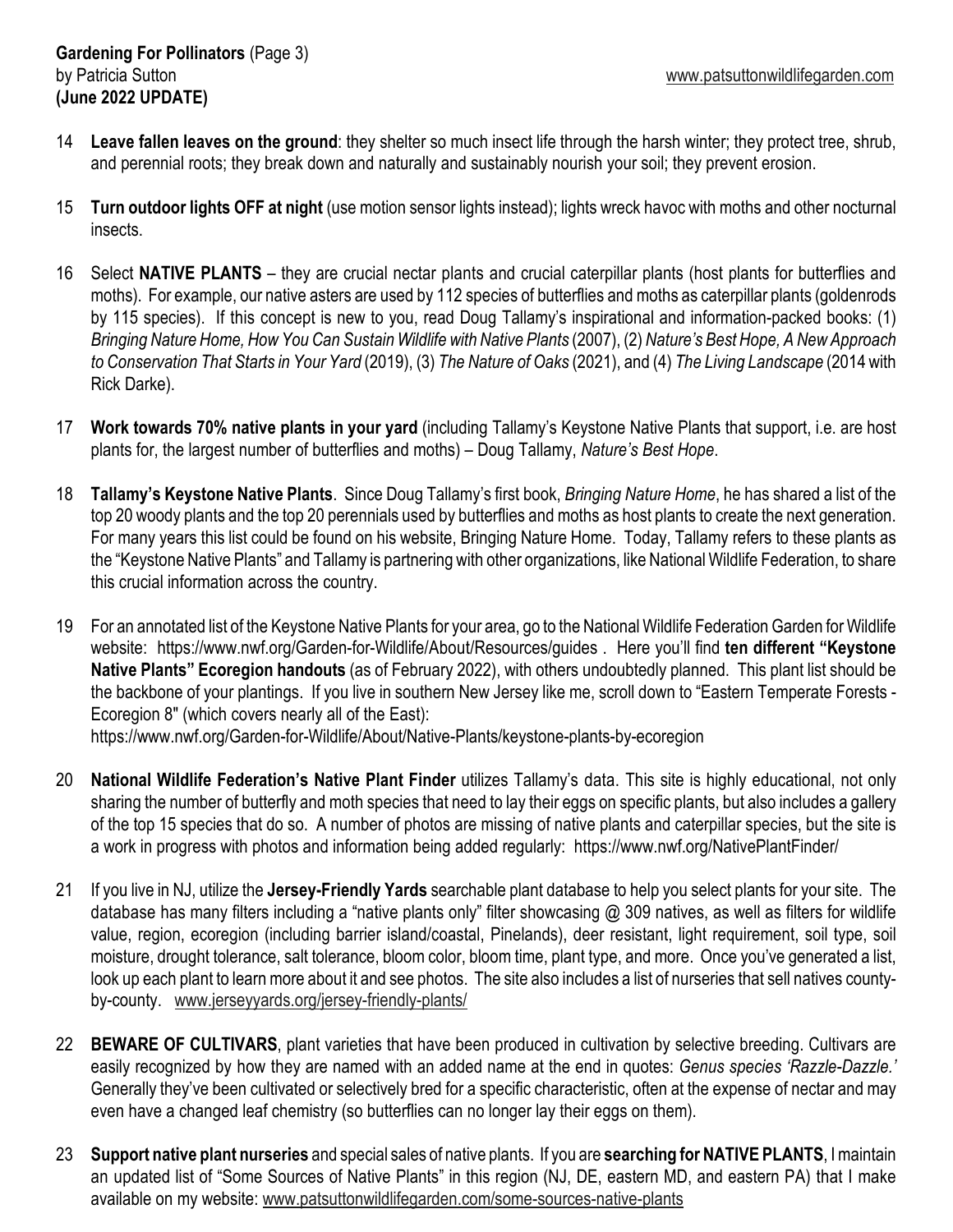- 24 **Avoid plants treated with Neonicotinoid Insecticides**. Many big-box store and roadside nursery natives have been treated with Neonicotinoids. Neonicotinoids are systemic (get into every part of the plant, including pollen, nectar, even dew) pesticides that are applied to many commercially-available nursery plants and are harmful to bees, caterpillars, moths, and butterflies. **Support knowledgeable Native Plant Nurseries (like those recommended on my website)** that know better than to use neonicotinoids! To learn more read the following:
	- a. Xerces Society's "Protecting Bees From Neonicotinoids in Your Garden, 2<sup>nd</sup> version (includes list of products with neonics in them)" at: **https://www.xerces.org/publications/brochures/protecting-bees-from-neonicotinoids-in-your-garden**
	- b. Xerces Society's "How Neonicotinoids Can Kill Bees, the Science Behind the Role These Insecticides Play in Harming Bees (in depth study, 2<sup>nd</sup> Edition) at: **https://www.xerces.org/publications/scientific-reports/how-neonicotinoids-can-kill-bees**
	- c. Xerces Society's "Neonicotinoid Movement in the Environment" POSTER Neonicotinoids are being found throughout the landscape in areas where they were not applied. This poster illustrates some of the main pathways for neonicotinoid movement in the environment and also shows how this movement has undoubtedly exposed beneficial insects. **https://www.xerces.org/publications/other/neonicotinoid-movement-in-environment**
	- d. American Bird Conservancy's "Neonicotinoid Insecticides Harm The Little Creatures," including how 90 percent of food samples taken from Congressional cafeterias contain neonicotinoid insecticides (highly toxic to birds and other wildlife): **https://abcbirds.org/behind-the-report-neonicotinoid-insecticides-harm-the-little-creatures/**
- 25 In January 2022 **New Jersey became the 6th state to pass a bill to save pollinators by classifying bee-killing neonicotinoids (also known as neonics) as restricted use pesticides**.
- 26 **When planting caterpillar plants**, plan for abundant egg laying and **always plant groupings of at least 3 of each perennial (especially if it is a milkweed)**. One hungry Monarch caterpillar can munch one milkweed plant to the ground and still need more to eat to reach full size. The same is true for Black Swallowtails; one female may lay a dozen or more eggs on one small parsley plant. In no time the hungry caterpillars run out of food and will starve. I have two robust stands of fennel for just that reason. Black Swallowtail caterpillars feed on members of the Parsley Family, so will eat parsley, fennel, dill, carrot, Queen Anne's Lace, and the native plant, Golden Alexanders. When caterpillars have eaten my parsley to the bone, I can move them to my robust fennel plants.
- 27 Plant as many "Chocolate Cake" nectar plants as possible and **plant "Chocolate Cakes" in MASSES**. The term "Chocolate Cake" was coined by my butterfly-gardening mentor and friend, Jane Ruffin. It refers to those plants that are irresistible to pollinators no matter what else is blooming, much like Chocolate Cake is irresistible to many of us! If Chocolate Cake doesn't appeal to you, you can coin your own moniker, "Rice Pudding" or whatever gets the point across. Massed plantings are more likely to catch the eye of hungry pollinators as well as make your garden dazzling to your own eye. Back in the late 1980s a core group of us (keen and long-time butterfly and hummingbird gardeners) compared nectar (and host) plants in each of our gardens that were most popular: Jane Ruffin (Rosemont, PA), Karen Williams (Woodbine, NJ), Jim Dowdell (Villas, NJ), me (Goshen, NJ), Michael Pollock (northern NJ), and Denise Gibbs (Gaithersburg, MD). Together we generated a solid list of Chocolate Cakes. At the time we were surprised by differences in our gardens, sometimes even when less than ten miles apart. Initially we were puzzled when a Chocolate Cake in one garden held little interest for butterflies in another garden, until we realized that the difference was whether or not it was planted in masses.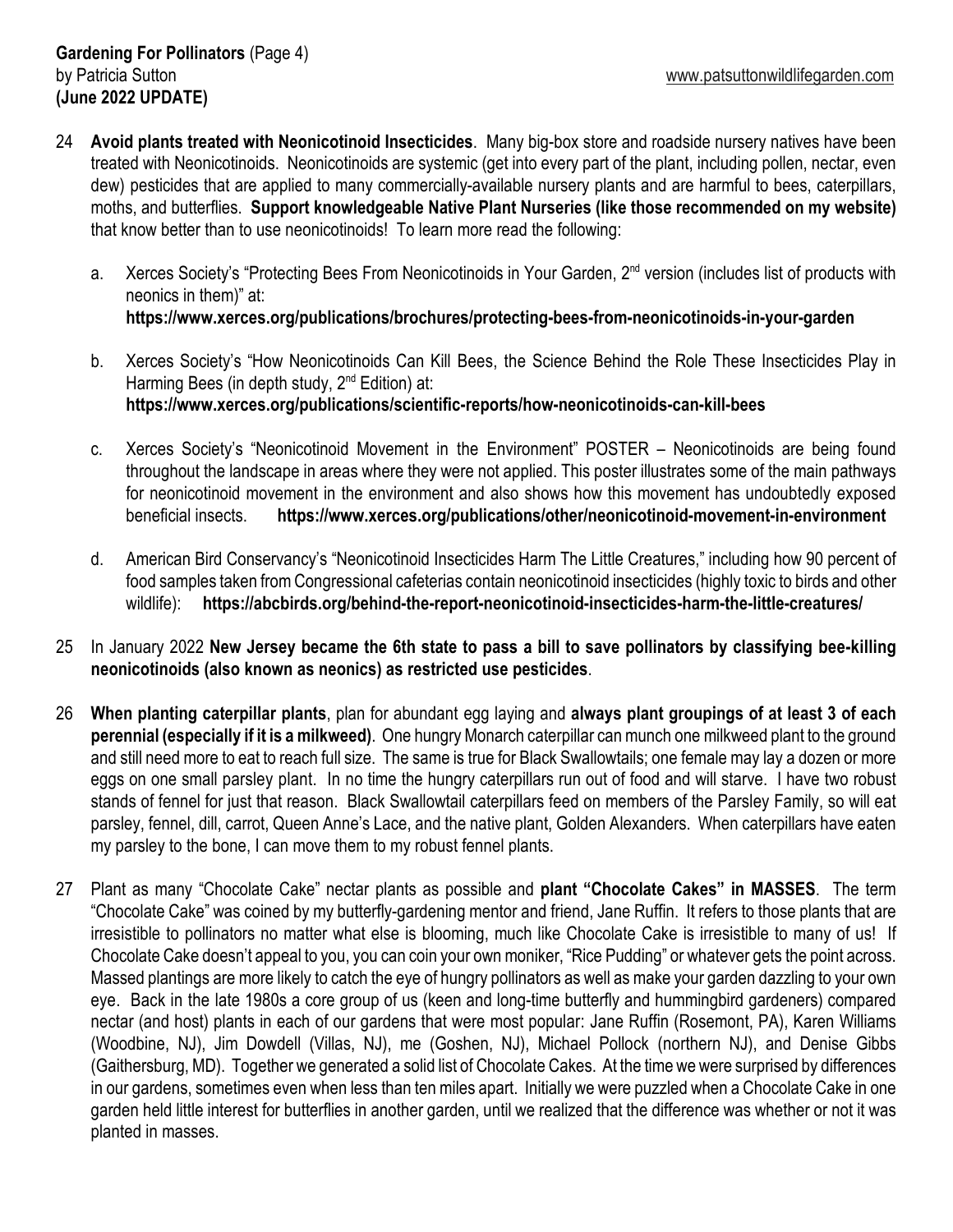- 28 **Provide nectar spring through late fall (frost)**. Native perennials, vines, trees, & shrubs have a finite blooming period. Your wildlife habitat will be a changing palette of color and nectar as you fill it with a variety of plantings that bloom at different times. **Here are some of my favorite "Chocolate Cake" natives (and a few non-natives\*):**
	- a. **Spring**: Red Maple, Dandelion\*, Wild Columbine, Beach Plum, Coral Honeysuckle, Coral Bells, Violets, Highbush Blueberry, Black Cherry, Black Locust, Tulip Tree, Virginia Sweetspire, Penstemon, Sundrops
	- b. **Mid June thru July**: Smooth Oxeye, Pickerelweed (if you have a pond), Purple Coneflower, Common Milkweed, Swamp Milkweed, Butterfly Weed, Whorled Milkweed, Garden Phlox, Blazing Star, Buttonbush, Anise Hyssop, Bee Balm, Wild Bergamot, Culver's Root, Bottlebrush Buckeye, Trumpet Creeper, Turk's Cap Lily
	- c. **Late July thru August (and September)**: Sweet Pepperbush, Mountain Mint, Ironweed, Common Boneset, Cutleaf Coneflower (*Rudbeckia lacinata* "Herbstsonne," this cultivar is well-behaved unlike the straight native, which seeds with a vengeance), Woodland Sunflower, Partridge Pea, Joe-pye-weed, Cardinal Flower, Pink Turtlehead, White Turtlehead, Trumpet Creeper
	- d. **Mid August thru September (and October)**: Mistflower, Giant Sunflower, Autumn Sneezeweed, Sedum\*, Lateflowering Thoroughwort, New England Aster, Common Blue Wood Aster, Smooth Blue Aster, Frost Aster (and many other native asters), Seaside Goldenrod, Zigzag Goldenrod (and many other native goldenrods), Groundsel-tree
- 29 **Save room in the garden for some "Chocolate Cake" annuals**. Annuals bloom all season long and until the frost, so are a steady source of nectar. Some of my favorite annuals are: Zinnias (old fashioned singles, not doubles), Mexican Sunflower, Cannas, Tropical Milkweed, Tropical (or Texas) Sage, Belize Sage, Cuphea 'David Verity" (Cigar Plant or Large Firecracker Plant), Cardinal Climber.
- 30 **Save room in the garden for some non-native perennials that are "Chocolate Cakes" and not problematic (invasive)**: Catmint, Purpletop Vervain (*Verbena bonariensis*), Sedum, Black and Blue Salvia.
- 31 Some **native perennials LIKE to be divided by their second or third year**. This is best done in the early spring or in the late fall after they've bloomed (but in late fall, realize that you are potentially removing nectar or harming early life stages of pollinators in the garden). Divisions give you a chance to begin new garden areas (without spending money) and to share Chocolate Cake perennials with friends, family, neighbors, co-workers. If you've divided in spring, you'll find that your original plant blooms at its normal time, but the division that you've moved to a new spot blooms a bit later, thus extending the nectar offering of this Chocolate Cake.
- 32 **DO NOT PLANT and consider REMOVING INVASIVES** like Butterfly Bush (a proven invasive native to China, providing nectar only, where our native perennials provide nectar AND are important caterpillar plants), Rose of Sharon (a proven invasive native to eastern Asia), Autumn Olive (a proven invasive native to eastern Asia), Japanese Honeysuckle, etc.
- 33 **Identify and learn about important pollinators with Heather Holm's three beautifully illustrated and excellent books (which include key natural history information)**: (1) *Pollinators of Native Plants: Attract, Observe and Identify Pollinators and Beneficial Insects with Native Plants* (2014), (2) *Bees, An Identification and Native Plant Forage Guide* (2017), (3) *Wasps: Their Biology, Diversity, and Role as Beneficial Insects and Pollinators of Native Plants (2021). Listen to these* two interviews with Heather Holm (by Kim Eierman) about pollinators:
	- a. https://www.youtube.com/watch?v=w3py5g6dPz4,
	- b. https://www.youtube.com/watch?v=Ds5FgTZA3ew
	- c. For much more information visit Heather Holm's website: https://www.pollinatorsnativeplants.com/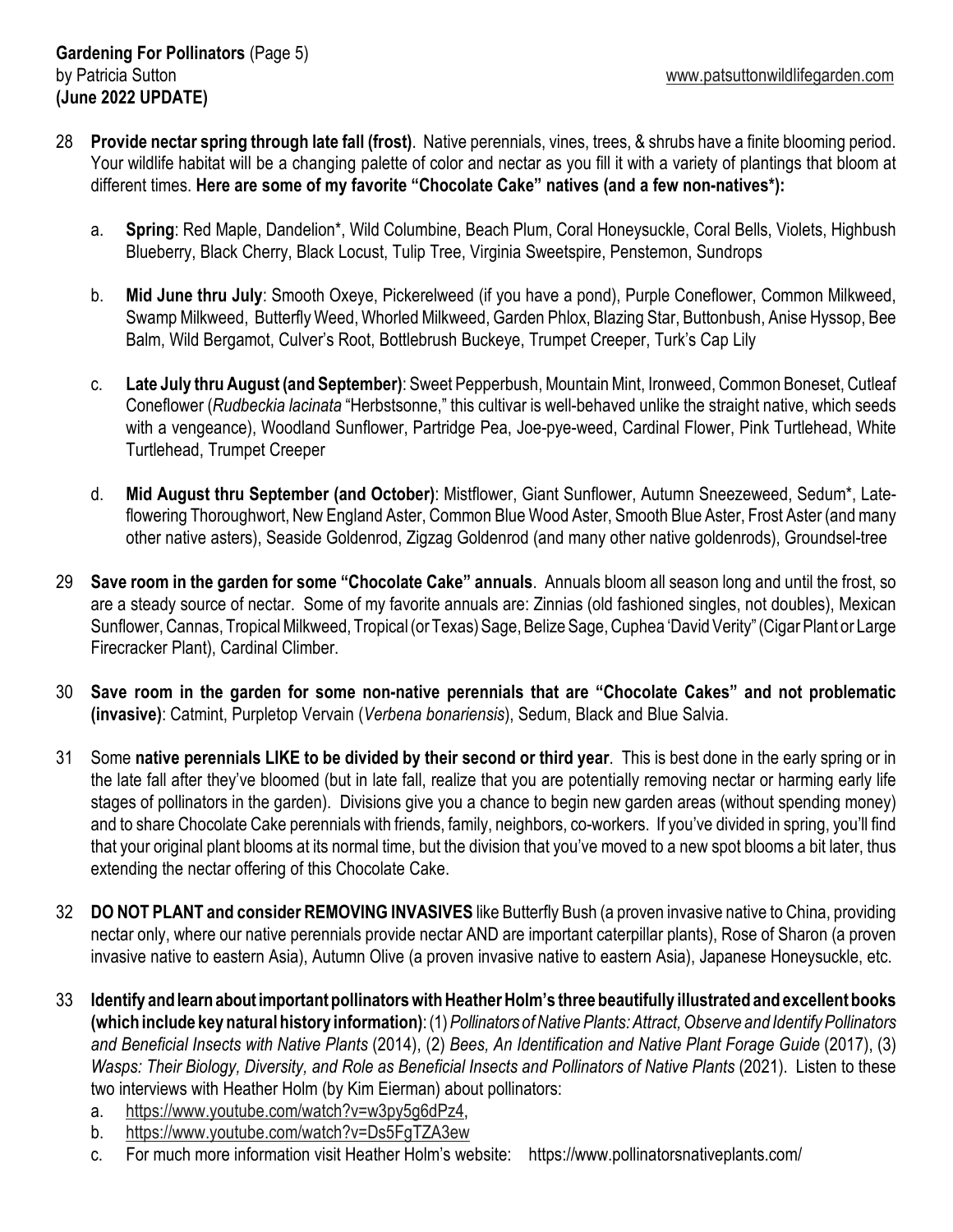- 34 **iNaturalist can help you ID pollinators**  I've studied butterflies (and moths) for 40+ years, but am relatively new to identifying all the other pollinators in my garden: native bees, wasps, flies, beetles, etc. I've photographed these other pollinators for years and am now submitting photos and getting ID help on iNaturalist! I've learned that the Four-banded Sand Wasp (or the Four-banded Stink Bug Wasp) in my garden targets Brown Marmorated Stink Bugs as prey. How cool is that !!!
- 35 **Design: Use Common Sense**. Don't create a big circle of plants that you can not get into or easily see into. Remember, you want to be able to easily maintain your garden (weed, divide, & mulch in spring) and you want to be able to easily see, follow the path of, study, and document pollinators and their life cycles in your garden. Break up a large garden space by incorporating a wide, winding path or paths through it. My garden paths are four feet wide, which may seem excessive until plants grow up and do what plants do: branch out and lean over the path (then the path is more like two feet wide). Seating areas and other garden elements (like a wildlife pond) can also help break up a large space into smaller, more viewable garden rooms. Ideally a long, fairly narrow garden bed or a crescent moon-shaped garden bed will enable you to see and study your plantings and their visitors from multiple angles, and will also offer sheltered edges out of the wind for pollinators. If space permits, rather than one big garden bed, consider multiple small garden beds that take advantage of the sun as it moves through your yard. Pollinators will move from garden to garden as the sun hits each bed.
- 36 Don't shortchange your garden (and pollinators) by avoiding the many **TALL Chocolate Cakes**. Some of my favorite Chocolate Cakes are super tall: Ironweed, Cutleaf Coneflower (*Rudbeckia lacinata* "Herbstsonne," a well-behaved cultivar preferable to the straight native that seeds with a vengeance), Joe-pye-weed, Late-flowering Thoroughwort, Giant Sunflower, and New England Aster. I've planted most of these tall favorites along garden fences so I can tie them to the fence for support. Too, I've learned to give the tall, fall-blooming Chocolate Cakes (Giant Sunflower and New England Aster) "hair cuts" on Memorial Day and  $4<sup>th</sup>$  of July so that they branch where cut and become bushier with many more flowers, rather than top-heavy single stems that flop come blooming time. I leave some stems in the very back uncut so that nectar offerings cover a longer period of time (the uncut stems bloom at their normal time and the branched stems that were given hair cuts bloom a bit later).
- 37 **Be neat along public edges like sidewalks and road sides**, so that your garden looks planned and actively managed, rather than neglected. Something as simple as a split rail or picket fence around the outside edge of your yard, with a mowed strip of lawn outside the fence sends the message: "planned, not neglected."
- 38 Consider **SIGNAGE for your wildlife habitat** (the more signs the merrier) so neighbors (and your municipality) understand why you have an explosion of wildflowers instead of lawn:
	- a. Monarch Waystation: http://www.monarchwatch.org/waystations/certify.html
	- b. Certified Butterfly Garden: http://nababutterfly.com/butterfly-garden-certification-program/
	- c. Certified Wildlife Habitat: http://www.nwf.org/Garden-For-Wildlife/Certify.aspx
	- d. Xerces Society: "Pollinator Habitat" sign and "Leave the Leaves" sign:
		- i. https://gifts.xerces.org/collections/donations
		- ii. https://xerces.org/pollinator-conservation/pollinator-protection-pledge
	- e. Pesticide Free Zone Yard Signs:
		- www.beyondpesticides.org/programs/lawns-and-landscapes/overview/be-a-model-for-your-community
	- f. Do Not Spray (or Mow) signs:
		- i. https://www.etsy.com/market/no\_spray\_sign
		- ii. https://tallgrassprairiecenter.org/signs
	- g. CU Maurice River's "Designated Wildlife Friendly" SIGN (Cumberland County, NJ): https://www.cumauriceriver.org/conservation-wildlife/stewardship-program/
	- h. Amazon sells lots of SIGNS too; one that caught my eye was "Pardon Our Weeds, We're Feeding the Bees"